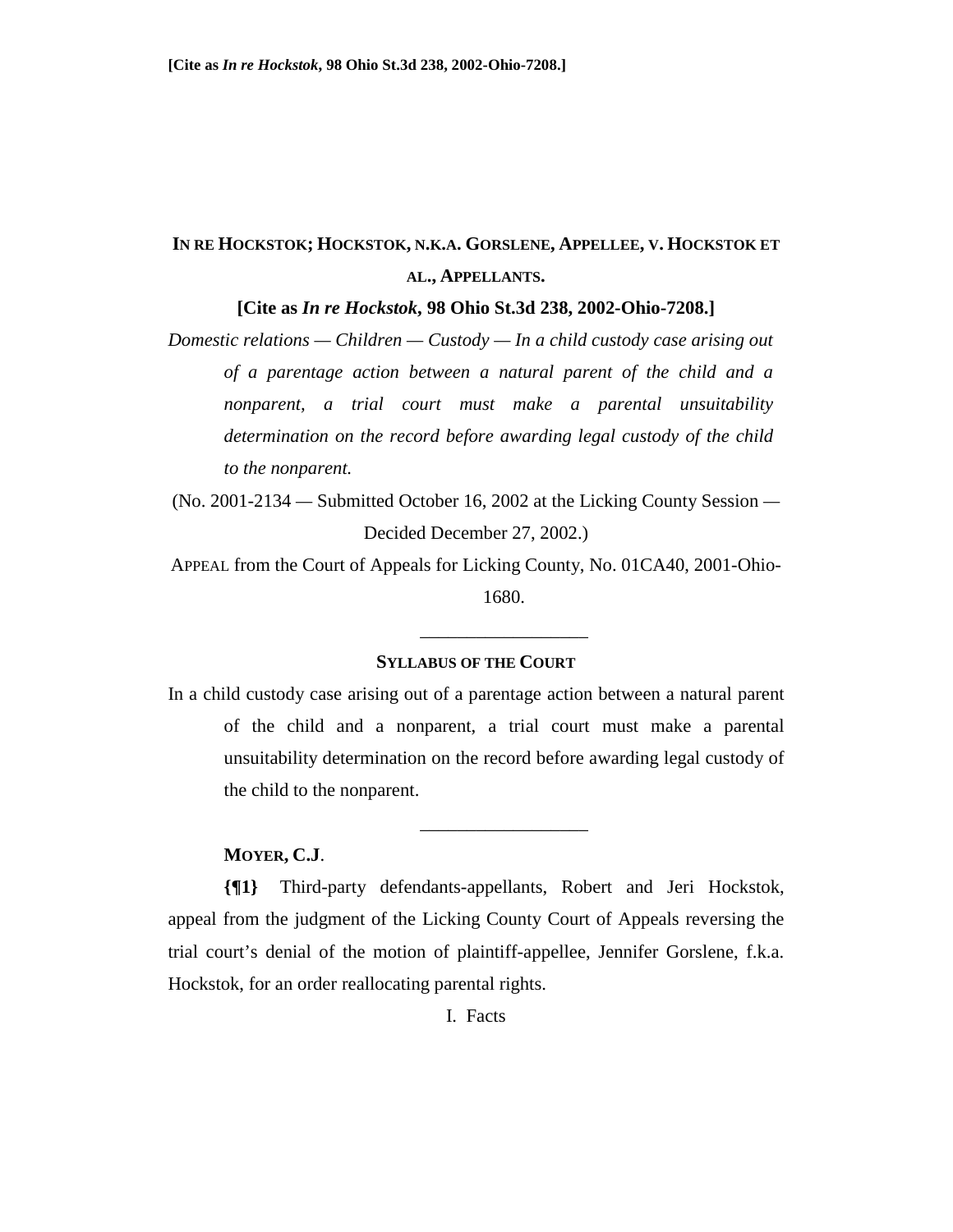**{¶2}** This case originates from a complaint filed on July 15, 1994, by Jennifer Gorslene to establish the paternity of her child, Christopher Michael Hockstok, born on May 28, 1993. The magistrate found Shane R. Huck to be the biological father of Gorslene's child and designated Gorslene to be the child's residential parent.

**{¶3}** Soon thereafter the child's maternal grandparents, Robert Hockstok (Gorslene's father) and Jeri Hockstok (Gorslene's stepmother), filed a motion to be made parties in the instant action in order to assert their custodial rights regarding the child. The Hockstoks' motion was granted, and the Domestic Relations Division of the Licking County Common Pleas Court found sufficient cause to believe that the child may be endangered and that it would be in the best interest of the child to grant temporary custody to the Hockstoks.

**{¶4}** Gorslene and the Hockstoks later entered into an agreement, which was reduced to a judgment entry on April 9, 1996. The parties agreed that the Hockstoks would assume temporary legal custody of the child for a period of six months in order to give Gorslene an opportunity to create a more stable living environment for the child before regaining custody. The judgment entry specified that "the temporary legal care and custody of the minor child, Christopher M. Hockstok, shall be granted to Defendants Robert and Jeri Hockstok for a period of six (6) months from the file-stamped date of this Entry. Upon the expiration of said six (6) months, Christopher M. Hockstok shall be returned to the legal custody of his mother, Plaintiff Jennifer L. Hockstok [now Gorslene]. At that time, the provisions contained in this Entry will also terminate without further action by this Court. If any party believes that the plaintiff's resumption of the minor child's legal care and custody would not be in his best interest, they may petition the court to show cause why the return should not be effectuated."

**{¶5}** The entry listed certain obligations for Gorslene, such as encouraging her then-fiance, Michael Jonas, to attend parenting classes, to seek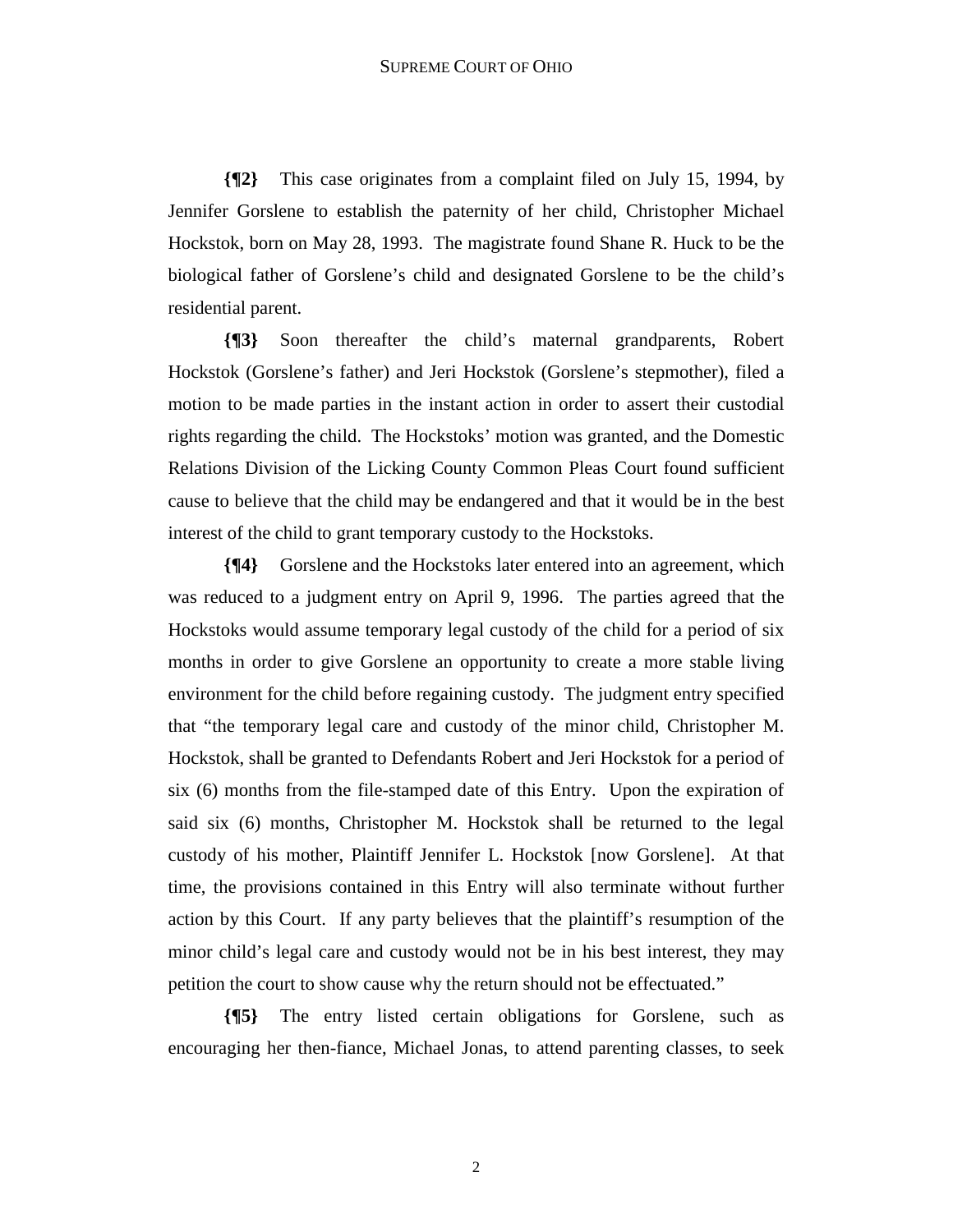counseling as a couple, to remedy their financial problems, including the payment of all outstanding bad checks, to maintain health insurance on the child at all times, to obtain and maintain automobile insurance, and to pay child support.

**{¶6}** When the mandated six-month temporary period expired, the parties agreed that Gorslene was still not in a suitable position to resume custody of her son. Thereafter, the parties entered into another agreement, which was again reduced to a judgment entry, continuing the same terms and conditions of the original. However, the entry did acknowledge that Gorslene had terminated her relationship with Michael Jonas, and ordered that all references to Jonas be deleted.

**{¶7}** In January 1997, Gorslene filed a motion for contempt claiming that the Hockstoks had failed to abide by the visitation schedule. In addition, Gorslene claimed to have fulfilled the conditions of the previous agreed entries and therefore moved to terminate the temporary custody granted to the Hockstoks. Gorslene's motion to regain custody was denied and the Hockstoks retained temporary custody.

**{¶8}** The Hockstoks then filed a motion for the court to hold Gorslene in contempt for violation of the previous order to pay child support and a crossmotion requesting legal custody of the child. The matter proceeded to hearing on Gorslene's motion for custody and the Hockstoks' cross-motion for legal custody. The magistrate noted that the court had jurisdiction pursuant to R.C. 2301.03(S) and proceeded to apply the "best interests of the child" test required by R.C. 3109.04(D)(2) in designating the Hockstoks as the legal custodians of the child.<sup>1</sup>

<sup>1</sup> 1. For purposes of this opinion it is important to differentiate between the statutory definitions of "legal custody" and "permanent custody." "Legal custody" is defined by R.C. 2151.011(B)(19) as "a legal status that vests in the custodian the right to have physical care and control of the child and to determine where and with whom the child shall live, and the right and duty to protect, train, and discipline the child and to provide the child with food, shelter, education, and medical care, *all subject to any residual parental rights, privileges, and responsibilities*." (Emphasis added.) "Permanent custody" is defined in R.C.  $2151.011(B)(30)$  as "a legal status that vests in a public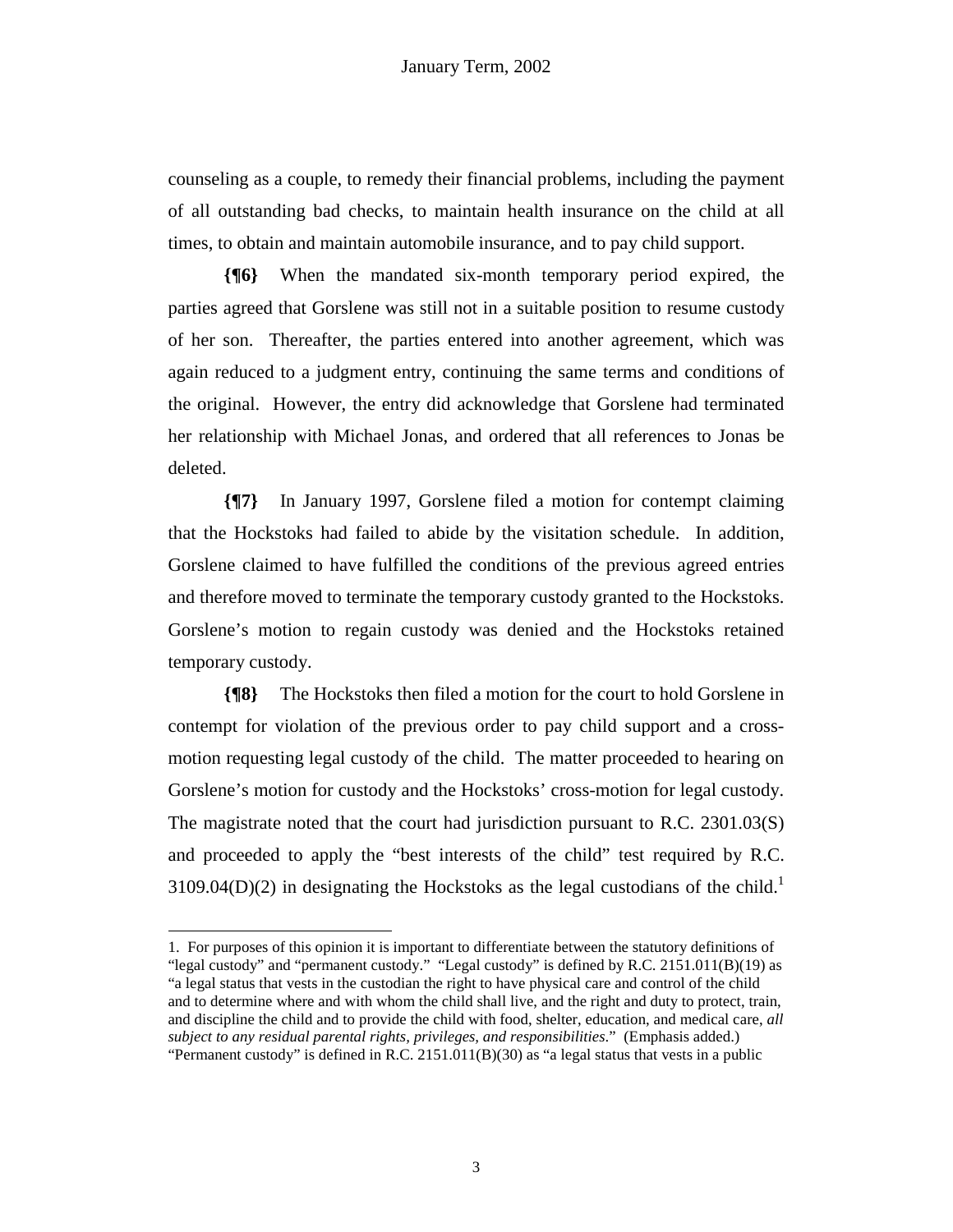The trial court adopted the magistrate's decision by judgment entry, which was not appealed by Gorslene.

**{¶9}** Approximately ten months later, Gorslene filed a motion for the reallocation of parental rights. Hearings on Gorslene's motion were held and on February 8, 2000, the magistrate filed a decision recommending that Gorslene's motion be denied. The magistrate found that since the Hockstoks had already been granted legal custody as a result of the February 1998 judgment entry, the correct standard to apply in this instance was the best interest of the child as set out in R.C. 3109.04(E)(1)(a).

**{¶10}** Gorslene objected to the magistrate's findings and conclusion and argued that the magistrate had erred by deciding the motion strictly upon the "best interest of the child" standard rather than first ruling on whether Gorslene, as the child's natural parent, was suitable or unsuitable. Over Gorslene's objections, the trial court adopted the best interest of the child as the correct standard.

**{¶11}** Gorslene appealed. The court of appeals reversed and remanded, holding that the trial court erred when it failed to make a parental unsuitability determination. The cause is now before this court upon the allowance of a discretionary appeal.

## II. Summary of Relevant Law

**{¶12}** The issue presented for review is whether, in a child custody case arising out of a parentage action between a natural parent and a nonparent, a trial court must make a parental unsuitability determination on the record before awarding legal custody of the child to a nonparent.

**{¶13}** We agree with the Licking County Court of Appeals that "[c]hild custody disputes under Ohio law fall within the coverage of one of two statutes,

 $\overline{a}$ 

children services agency or a private child placing agency, all parental rights, duties, and obligations, including the right to consent to adoption, and *divests the natural parents or adoptive parents of all parental rights, privileges, and obligations, including all residual rights and obligations*." (Emphasis added.)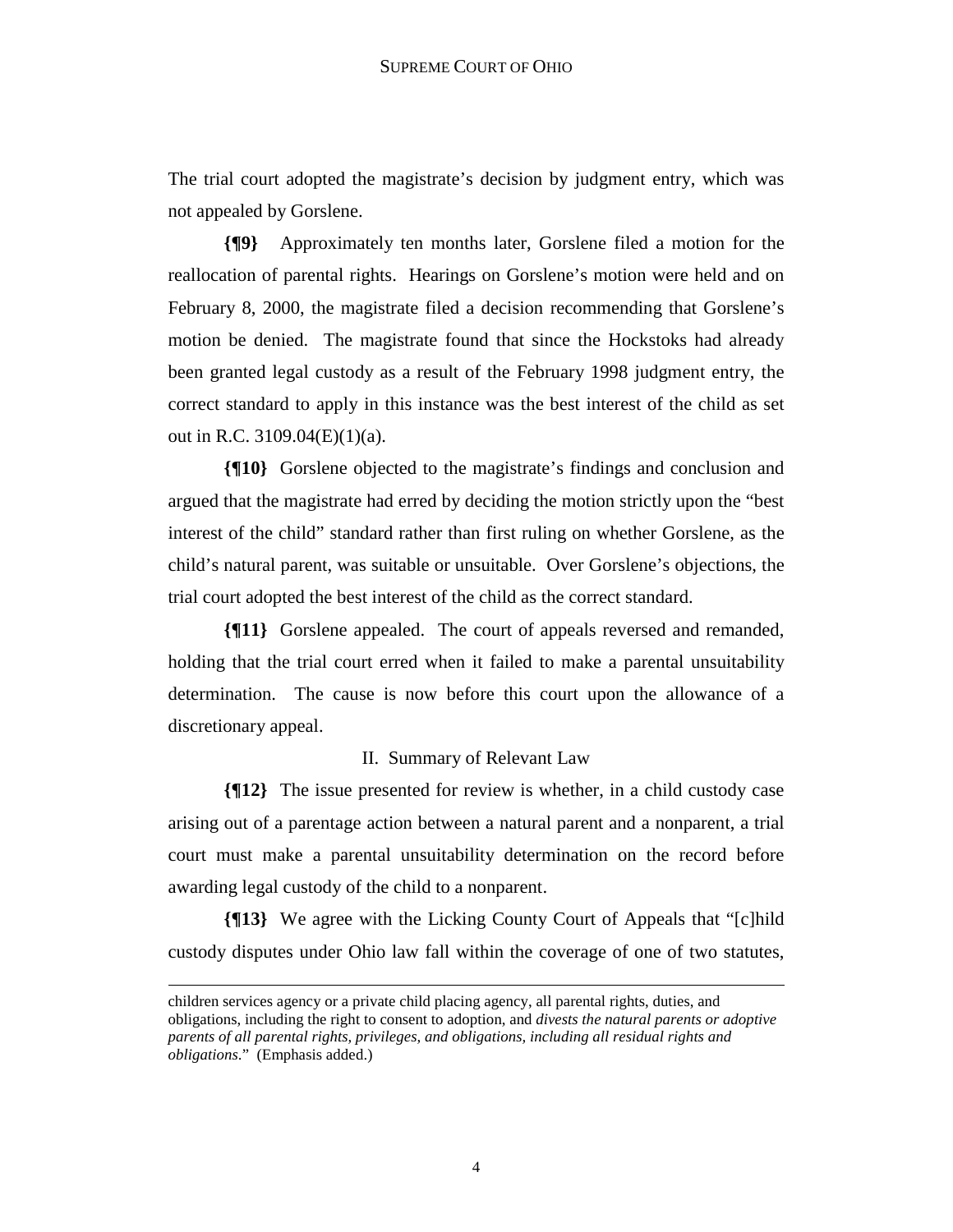depending upon the circumstances." The two statutes are R.C. 3109.04 and 2151.23.

**{¶14}** R.C. 3105.011 gives Ohio common pleas domestic relations courts jurisdiction "appropriate to the determination of all domestic relations matters," and R.C. 3109.04 dictates the rules and procedures for domestic relations courts to follow in child custody cases. Specific to the issue before us, R.C. 3109.04(A) applies to "*any* proceeding pertaining to the allocation of parental rights and responsibilities for the care of a child." (Emphasis added.) R.C. 3109.04(D)(2) provides that if a court finds that "it is in the best interest of the child for neither parent to be designated the residential parent and legal custodian of the child, it may commit the child to a relative of the child  $***$ .<sup>2</sup>

**{¶15}** R.C. 2151.23(A)(2) grants the juvenile courts exclusive original jurisdiction "to determine the custody of any child not a ward of another court of this state." The statute, unlike R.C. 3109.04, does not state a test or standard to be used by the juvenile courts in determining child custody cases.

**{¶16}** Within the framework of the statutes, the overriding principle in custody cases between a parent and nonparent is that natural parents have a fundamental liberty interest in the care, custody, and management of their children. *Santosky v. Kramer* (1982), 455 U.S. 745, 753, 102 S.Ct. 1388, 71 L.Ed.2d 599; *In re Murray* (1990), 52 Ohio St.3d 155, 157, 556 N.E.2d 1169. This interest is protected by the Due Process Clause of the Fourteenth Amendment to the United States Constitution and by Section 16, Article I of the Ohio Constitution; *Santosky*, supra; *In re Shaeffer Children* (1993), 85 Ohio App.3d 683, 689-690, 621 N.E.2d 426. Since parents have constitutional custodial rights, any action by the state that affects this parental right, such as granting custody of a child to a nonparent, must be conducted pursuant to

-

<sup>2</sup> Reporter's Note: Footnote 2 has been withdrawn. See 98 Ohio St.3d 1476, 2003-Ohio-980, 784 N.E.2d 709.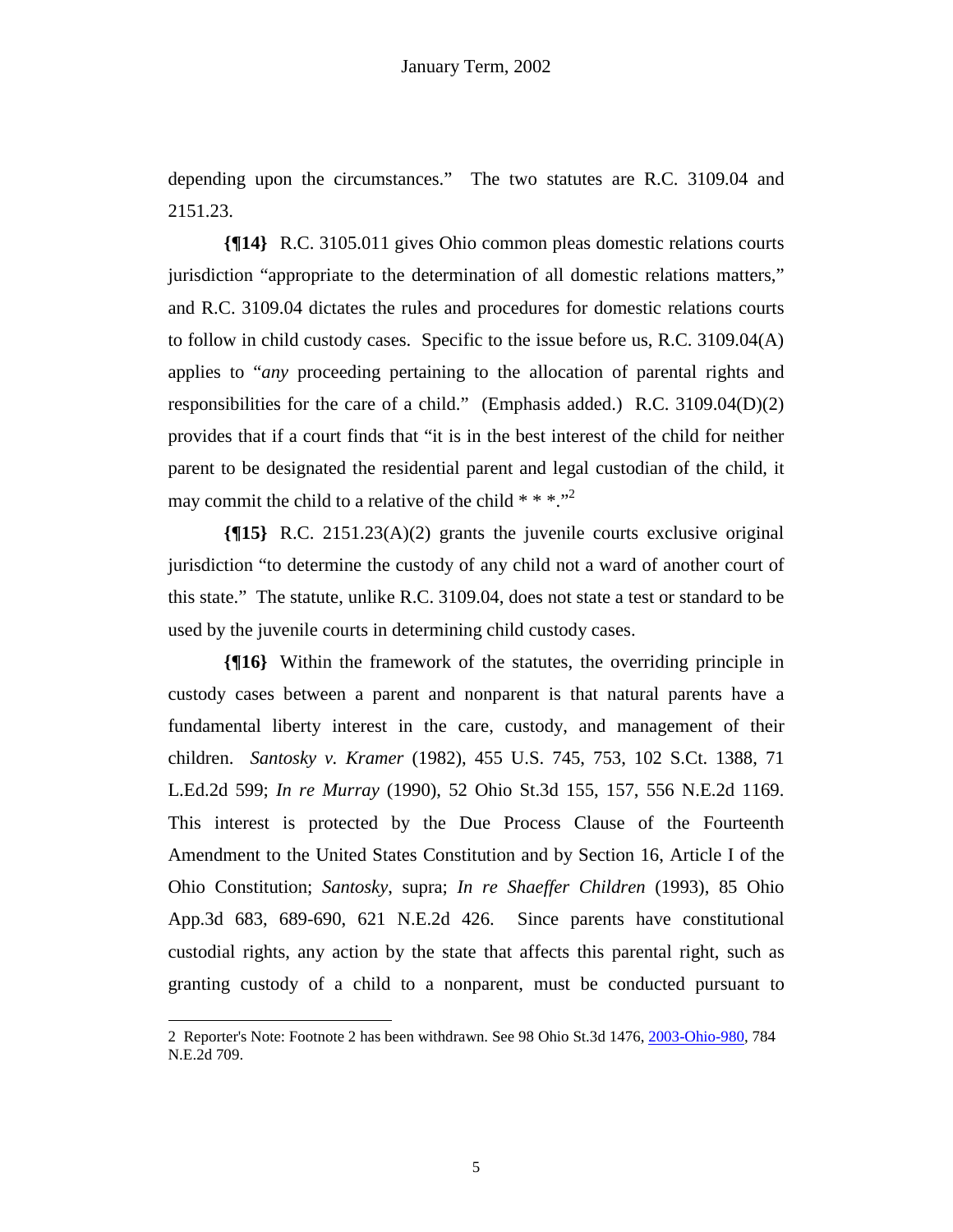procedures that are fundamentally fair. *Santosky v. Kramer*, 455 U.S. at 754, 102 S.Ct. 1388, 71 L.Ed.2d 599; *In re Adoption of Mays* (1986), 30 Ohio App.3d 195, 198, 30 OBR 338, 507 N.E.2d 453.

**{¶17}** Ohio courts have sought to effectuate the fundamental rights of parents by severely limiting the circumstances under which the state may deny parents the custody of their children. *In re Perales* (1977), 52 Ohio St.2d 89, 6 O.O.3d 293, 369 N.E.2d 1047, syllabus. Accordingly, we have held that in a child custody proceeding between a parent and nonparent, a court may not award custody to the nonparent "without first determining that a preponderance of the evidence shows that the parent abandoned the child; contractually relinquished custody of the child; that the parent has become totally incapable of supporting or caring for the child; or that an award of custody to the parent would be detrimental to the child." Id*.* If a court concludes that any one of these circumstances describes the conduct of a parent, the parent may be adjudged unsuitable, and the state may infringe upon the fundamental parental liberty interest of child custody.

**{¶18}** Thus, a finding of parental unsuitability has been recognized by this court as a necessary first step in child custody proceedings between a natural parent and nonparent.

**{¶19}** In *In re Perales*, we held that since the issue of custody in that case did not arise from a divorce proceeding but rather from a dispute between a parent and a nonparent, the juvenile court erred in applying the best interest standard of R.C. 3109.04. Id., 52 Ohio St.2d at 96, 6 O.O.3d 293, 369 N.E.2d 1047. The court noted that R.C. 3109.04 controls custody disputes arising from divorce actions where the dispute is between the child's parents, and where "[b]oth of the parents may be eminently qualified to raise the child" and, therefore, "a finding of unsuitability would not be appropriate and the welfare of the child would be the only consideration before the court." Id. We held that the juvenile court should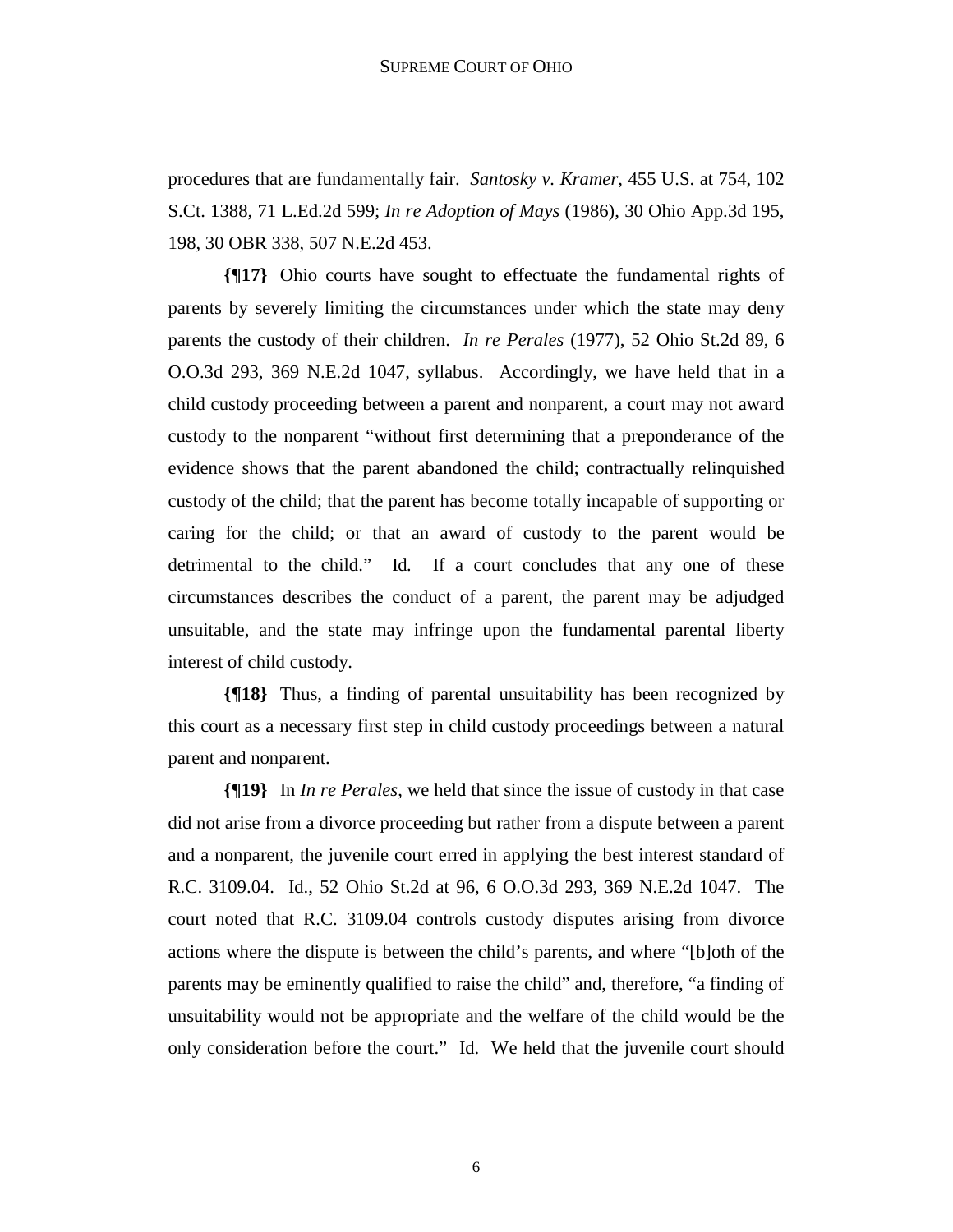have proceeded under R.C. 2151.23(A)(2), and that a juvenile court's "scope of inquiry must, of necessity, be broader in R.C. 2151.23(A) custody proceedings between a parent and a nonparent, which bring into play the right of the parent to rear his own child." *Id*. As R.C. 2151.23(A)(2) grants juvenile courts jurisdiction to determine child custody cases if a child is not a ward of another court of the state and contains no "best interest of the child" standard, we held that a juvenile court must make a determination of parental unsuitability before awarding child custody to a nonparent in a legal custody proceeding. Id. at syllabus.

**{¶20}** The court revisited the issue of child custody disputes between a natural parent and a nonparent in *Masitto v. Masitto* (1986), 22 Ohio St.3d 63, 22 OBR 81, 488 N.E.2d 857. In *Masitto,* a natural father agreed to the appointment, by the probate court, of the child's maternal grandparents as guardians for his minor child. The father later agreed to a decree of divorce from the child's mother that made no explicit award of custody but rather incorporated the probate court's guardianship order. When the father later moved for a change of custody, the trial court ruled that, based upon the "best interest of the child" standard of R.C. 3109.04(B), the grandparents should retain custody of the child. The court made no finding with respect to the unsuitability of the father, and in fact, specifically found that he was "a fit person to have custody." Id. at 64, 22 OBR 81, 488 N.E.2d 857.

**{¶21}** The issue before the *Masitto* court was whether the trial court should have made a parental unsuitability determination before deciding the case based upon the best interest of the child. We cited *Perales,* holding that "[t]he general rule in Ohio regarding original custody awards in disputes between a parent and a non-parent is that 'parents who are "suitable" persons have a "paramount" right to the custody of their minor children unless they forfeit that right by contract, abandonment, or by becoming totally unable to care for and support those children.' " *Id*. at 65, 22 OBR 81, 488 N.E.2d 857, quoting *In re* 

7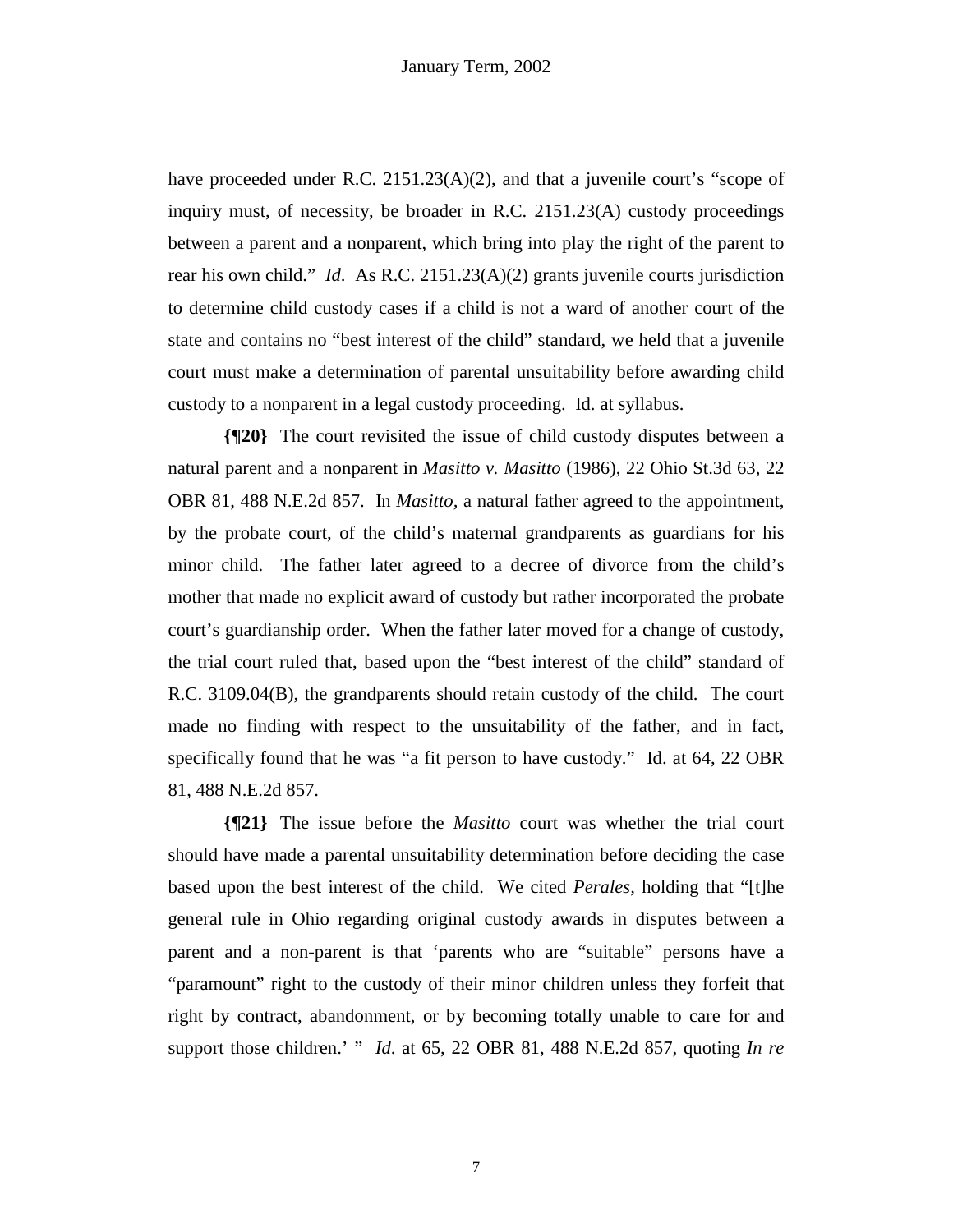*Perales*, 52 Ohio St.2d at 97, 6 O.O.3d 293, 369 N.E.2d 1047. The *Masitto* court indicated that another general rule in Ohio, which has been codified in R.C.  $3109.04(B)(1)$  and  $(E)(1)(a)$ , is that once an original custody award has been made, that award will not be modified unless necessary to serve the best interest of the child. Id.

**{¶22}** We upheld the trial court's finding that an unsuitability determination had been made when the father had agreed to the probate court's guardianship order, i.e., he relinquished his right to custody by contractually agreeing to the appointment of the child's grandparents as legal guardians, and later reaffirmed this relinquishment through the divorce decree. Id. at 66, 22 OBR 81, 488 N.E.2d 857. It is also important to note another rationale for our *Masitto* holding: "An additional factor to consider here is that the guardianship status of the minor child could not have existed unless the probate court found that the 'parents are unsuitable persons to have the custody and tuition of such minor, or whose interests, in the opinion of the court, will be promoted thereby.' " Id., quoting R.C. 2111.06.

**{¶23}** Thus, since an unsuitability determination had been made in the probate court supported by evidence in the record that the father had contracted away the custody rights of his child, according to *Perales*, such a forfeiture of his right to custody made him unsuitable.

**{¶24}** The important principle that harmonizes *Perales* and *Masitto* is that regardless of which court had jurisdiction, the juvenile or the domestic relations division of the court of common pleas, this court recognized the overriding importance of a trial court's making a parental unsuitability determination on the record before awarding custody away from a natural parent to a nonparent. These two cases demonstrate the significance of the fundamental rights of natural parents in child custody cases between parents and nonparents.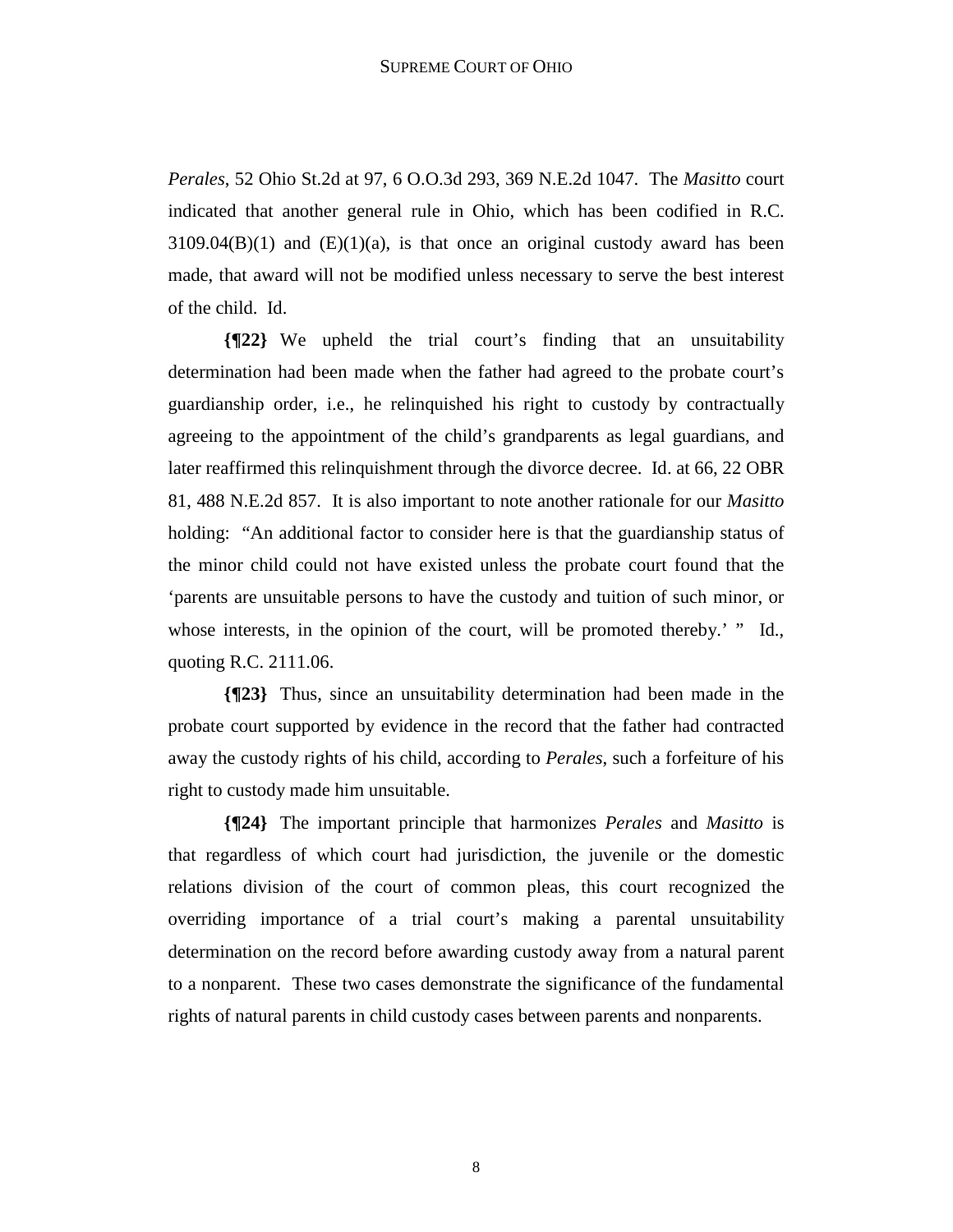**{¶25}** For these reasons the position of this court in this area of child custody law ought to be clear. However, some confusion has been created by this court's opinion in *Boyer v. Boyer* (1976), 46 Ohio St.2d 83, 75 O.O.2d 156, 346 N.E.2d 286, which predates *Perales* and *Masitto*. *Boyer* is a child custody dispute between parents and nonparents, but it originated from a divorce proceeding and, therefore, this court applied R.C.  $3109.04(D)(2)$ , which allows a court to grant custody of a child to a nonparent relative if the court finds that it is not in the best interest of the child for either parent to retain custody.

**{¶26}** Since *Perales* and *Masitto* did not originate from divorce proceedings and were custody cases involving a parent versus a nonparent, R.C. 3109.04(D)(2) did not apply. It is the circumstances of divorce in *Boyer* that distinguish it from the holdings of *Perales* and *Masitto*. *Boyer* is not controlling here.

### III. Application of the Law

**{¶27}** It is undisputed in the record that the domestic relations court never made a finding that Gorslene was a suitable or unsuitable parent. No such finding was even arguably required when the trial court entered the consent order granting temporary custody to the Hockstoks. The subsequent legal custody award to the Hockstoks was based upon the "best interest of the child" standard required by R.C. 3109.04(D)(2).

**{¶28}** The custody dispute between Gorslene and the Hockstoks originated from a parentage action and it has been established that Gorslene and the child's father were never married. This case shares many facts with *Perales*; however, the case at bar originated under the jurisdiction of the domestic relations court under R.C. 3109.04, while *Perales* originated in the juvenile court under R.C. 2151.23.

**{¶29}** Just as in *Masitto*, the trial court here awarded original custody to the nonparents. However in *Masitto* we observed that the probate court had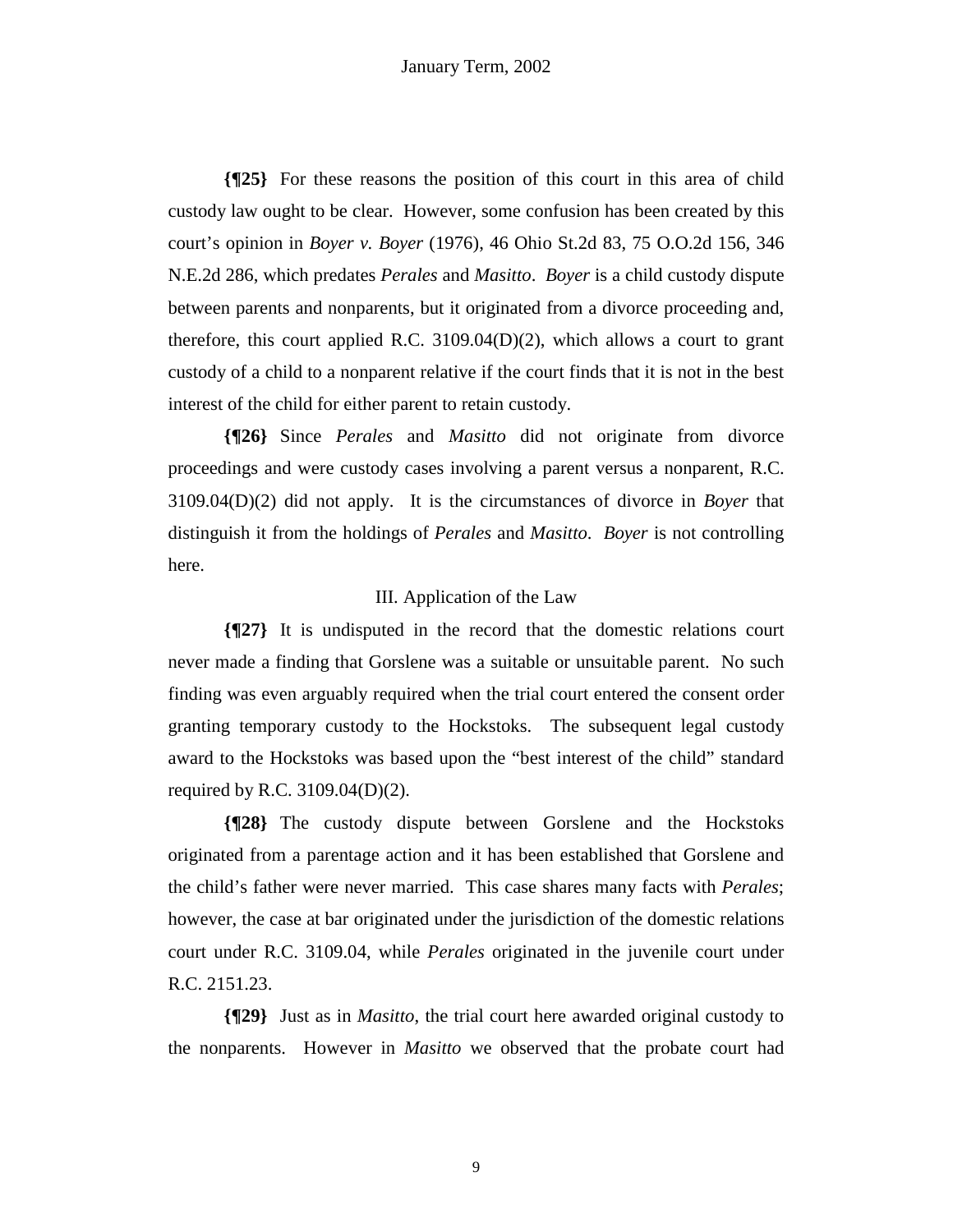necessarily found the parent to be unsuitable pursuant to R.C. 2111.06 as a prerequisite to granting the application for custody to nonparents. Gorslene received no such determination before losing legal custody of her child. Therefore, the trial court erred by not giving Gorslene a parental unsuitability determination before awarding custody to the Hockstoks in the legal custody hearing.

**{¶30}** The Hockstoks acknowledge that the domestic relations court did not make a parental unsuitability determination prior to awarding legal custody to them in the February 4, 1998 order, but argue that this oversight is not determinative. The Hockstoks claim that an unsuitability determination was constructively made when Gorslene failed to appeal the award of legal custody to the Hockstoks. They claim that Gorslene thereby abandoned or contractually relinquished her custodial rights by forfeiting her right to appeal the adverse ruling. We indicated in *Perales* that abandonment and contractual relinquishment are two of the few actions that can justify a determination of parental unsuitability. Id., 52 Ohio St.2d 89, 6 O.O.3d 293, 369 N.E.2d 1047, syllabus.

**{¶31}** The Hockstoks claim that because there was a constructive unsuitability determination due to Gorslene's failure to appeal the February 4, 1998 entry, the trial court did not err when it applied the "best interest of the child" standard to Gorslene's motion to modify the legal custody order. The Hockstoks rely on R.C. 3109.04(B)(1), which states, "When making the allocation of the parental rights and responsibilities for the care of the children under this section \* \* \* in any proceeding for modification of a prior order of the court making the allocation, the court shall take into account that which would be in the best interest of the children." The Hockstoks urge us to accept their argument that by not appealing the original custody ruling, Gorslene constructively forfeited her right to custody, and, therefore, we should affirm the

10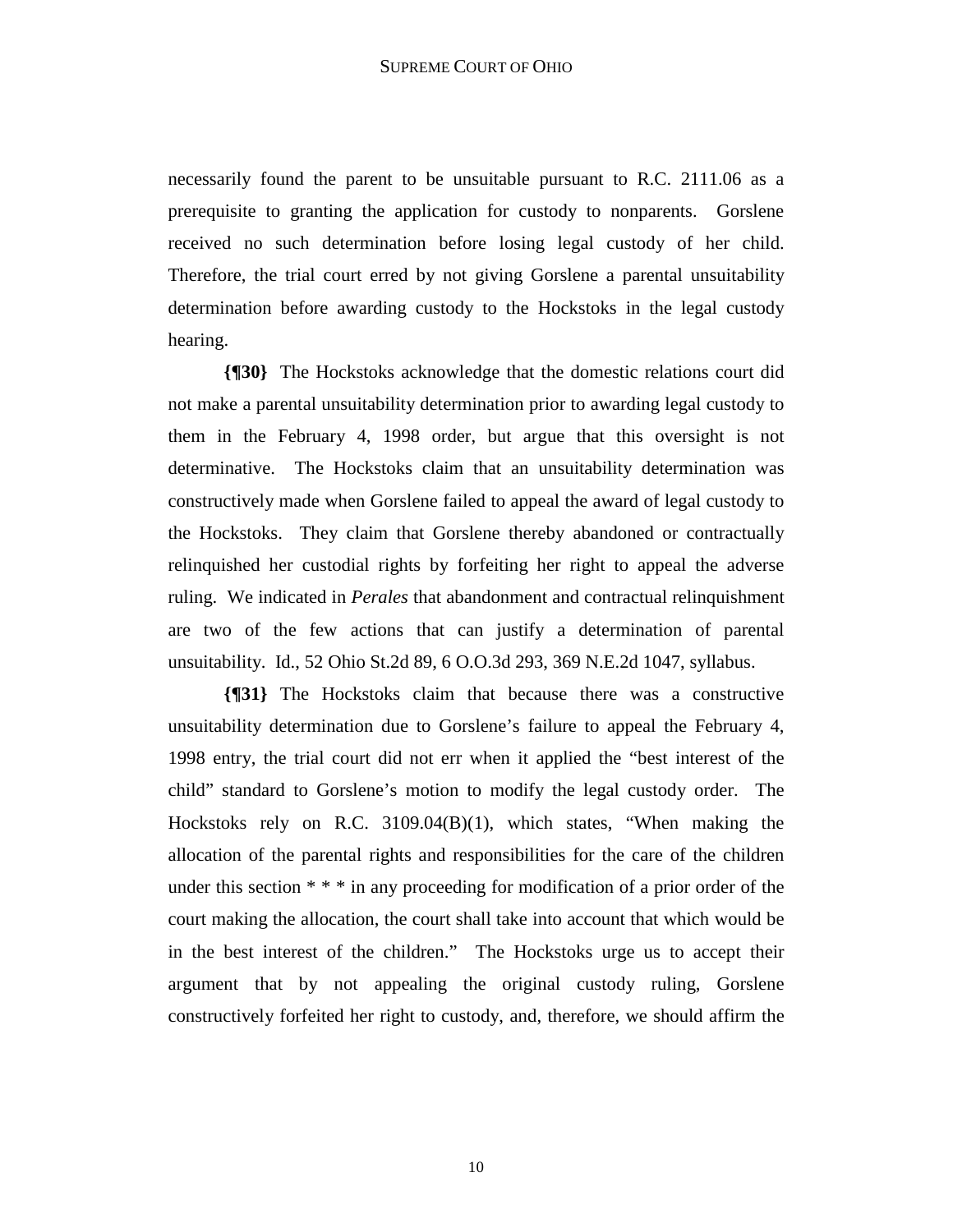common pleas domestic relations court's denial of Gorslene's subsequent motion to modify custody under the best-interest-of-the-child standard.

**{¶32}** We do not accept this argument. In *Perales,* there was evidence that the natural parent had signed an agreement purporting to give custody of her child to a nonparent. *Perales*, 52 Ohio St.2d at 90, 6 O.O.3d 293, 369 N.E.2d 1047. However, this court found that the domestic relations court had not made an unsuitability determination and that the evidence of forfeiture in the record was not strong enough to warrant substituting its judgment for that of the trial court. Id. at 99, 6 O.O.3d 293, 369 N.E.2d 1047. In *Masitto*, this court concluded that the record did support the finding that the parent had relinquished his right to custody and had been found unsuitable by the trial court. Id., 22 Ohio St.3d at 67, 22 OBR 81, 488 N.E.2d 857.

**{¶33}** Thus, in both *Perales* and *Masitto*, the unsuitability determination that is required before custody may be awarded to a nonparent over a parent's objections is determined by whether the record supported a finding that the natural parent had relinquished his or her custodial rights. However, in the case at bar, there is no evidence that Gorslene ever agreed to give the Hockstoks legal custody of her child. Gorslene merely entered into an agreement whereby the Hockstoks were given temporary custody of the child, and it is undisputed in the record that this temporary custody was not a grant of legal custody. The record is also undisputed that Gorslene resisted all efforts by the Hockstoks to gain legal custody of the child and had, in an effort to regain custody, actually made progress toward complying with the requirements of the April 9, 1996 agreed judgment entry. The trial court stated that Gorslene had "made great strides since these proceedings were initiated approximately four and a half years earlier" and that "[i]t would further appear from this hearing that [she] basically had complied with the requirements in the agree<sup>[d]</sup> entries as previously put forth."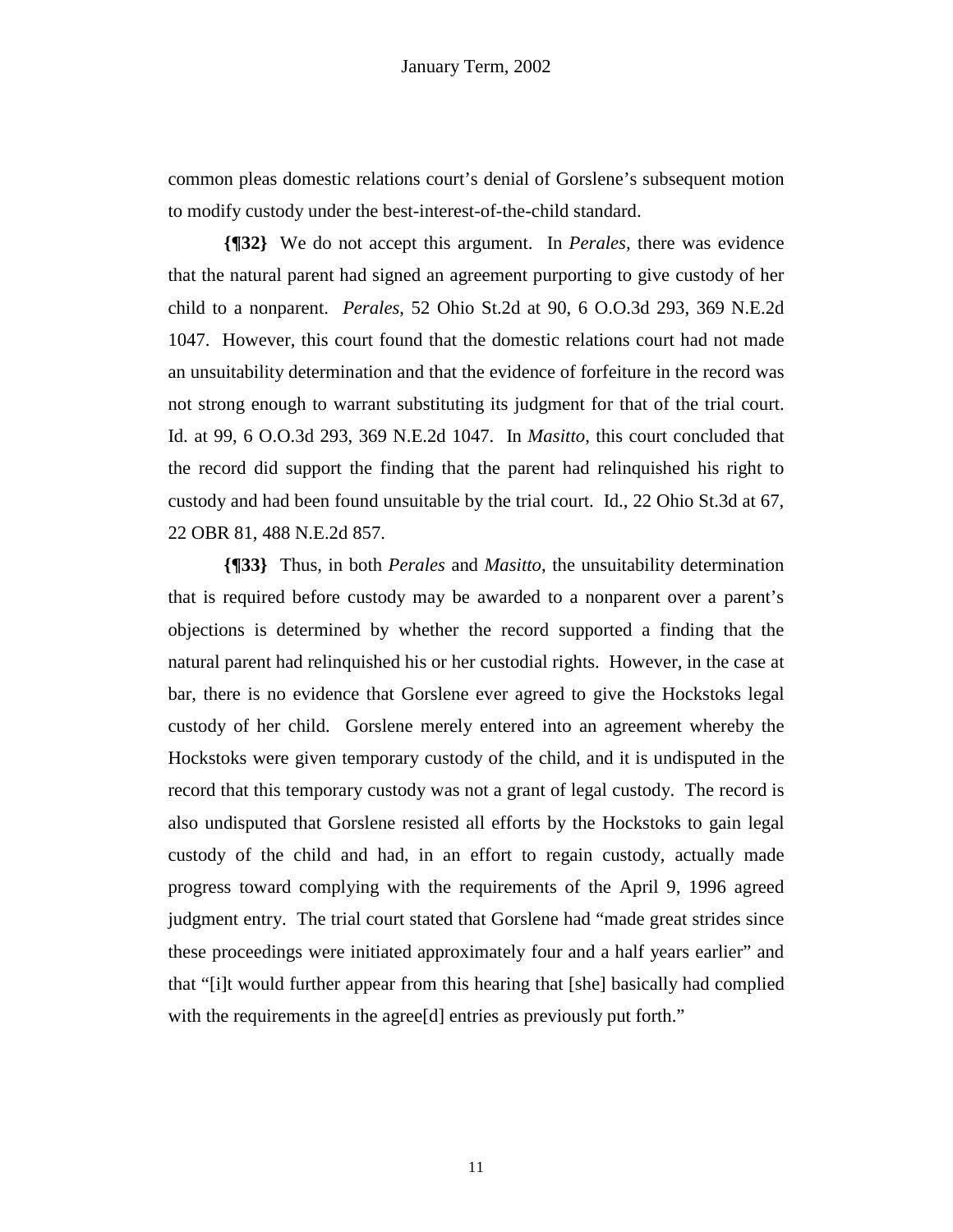**{¶34}** Therefore, the only possible evidence of contractual relinquishment the Hockstoks can argue is constructive forfeiture through Gorslene's lack of appeal regarding the original custody award. We decline to approve the Hockstoks' constructive forfeiture theory.

**{¶35}** The only remaining question to be settled, therefore, is how can a party who did not appeal a final order subsequently petition the court for a modification, when the modification motion raises essentially the same issues that would have been raised during the waived appeal? Unlike most areas of the law where permanency of final orders is a paramount principle, in child custody law, flexibility is often an overriding concern. Such flexibility is codified in R.C.  $2151.011(B)(19)$ , which defines the term "legal custody" as "a legal status that vests in the custodian the right to have physical care and control of the child \* \* \* *subject to any residual parental rights, privileges, and responsibilities*." (Emphasis added.) This definition of legal custody is statutory codification of the principle that in child custody, permanency of final orders is not always of the highest priority.

**{¶36}** In this case, it is undisputed that the Hockstoks were awarded legal custody of the child in the February 4, 1998 legal custody entry. This grant of mere legal custody means that Gorslene was never divested of her fundamental parental rights, and she can therefore petition the courts for a custody modification at any time. The fact that Gorslene retains residual parental rights provided by statute, coupled with the fact that she was originally denied a proper parental unsuitability determination, causes us to agree with the judgment of the court of appeals remanding the matter to the trial court to make an unsuitability determination. Such an outcome is consistent with the jurisprudence of this court that in custody cases between a natural parent and nonparent, a parental unsuitability determination must be made and appear in the record before custody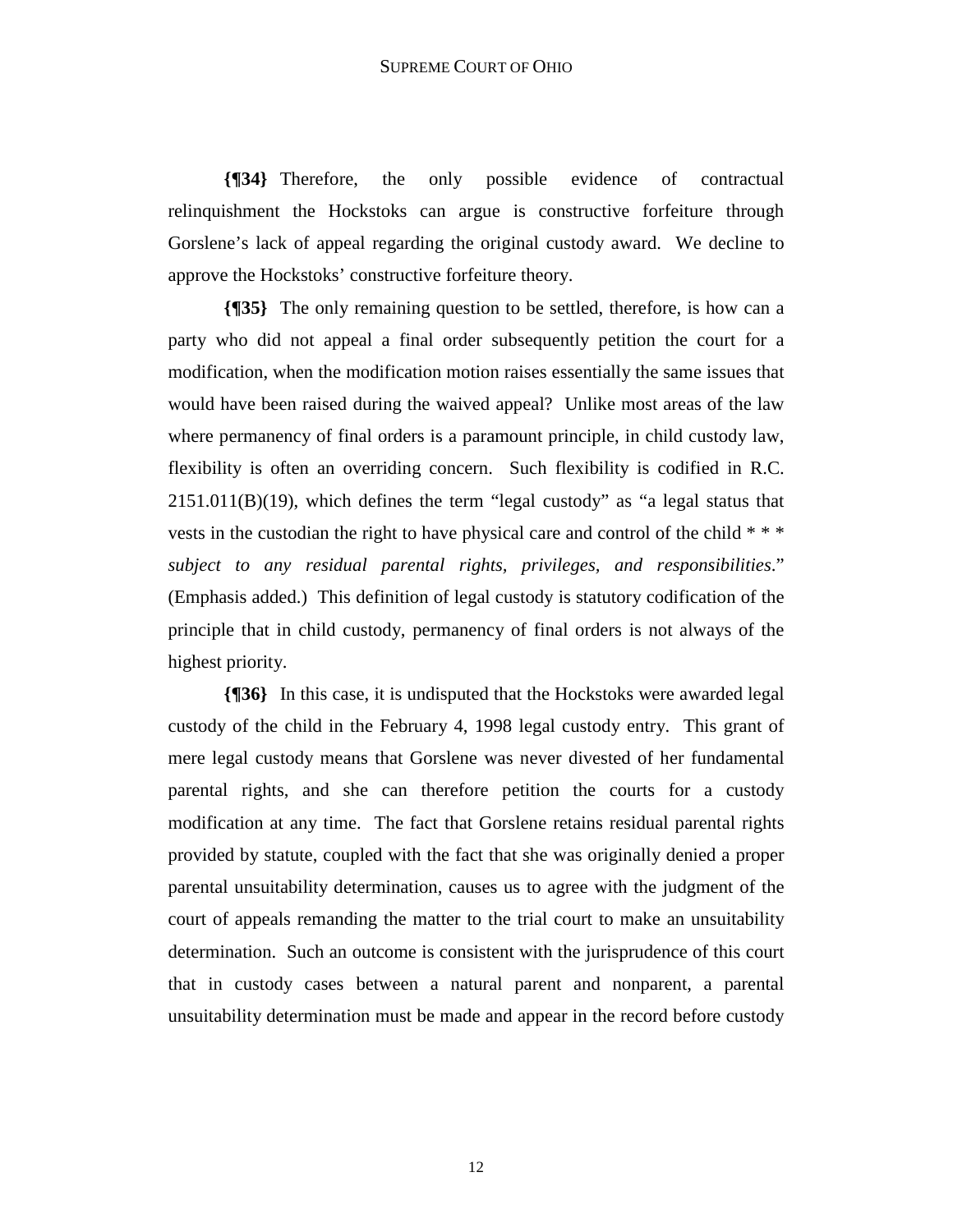can be awarded to a nonparent. This result preserves the fundamental parental rights that Gorslene never forfeited.

**{¶37}** During the oral argument in this case, counsel for the Hockstoks argued that a decision requiring the trial court to make a suitability determination now would bring chaos on the child custody system. Counsel raised the specter of an endless line of parents, all having lost custody to a nonparent via a legal custody hearing, petitioning the courts for new suitability determinations. Counsel argued that in the end this situation would merely be detrimental to the child. We agree.

**{¶38}** Therefore our holding in this case does not change the wellestablished rule, codified in R.C. 3109.04(B)(1), that after the legal custody determination is made, the best-interest-of-the-child standard should be used for any custody modification petitions filed by a natural parent. A parent should be given only one unsuitability determination, which should come at the time of the legal custody hearing. After such a determination has established, or taken away, a parent's fundamental custodial rights, the focus must shift from the rights of the parents to the rights of the child. A child's rights are effectuated through the use of the best-interest-of-the-child standard for subsequent custodial modification requests.

**{¶39}** In this way the rights of parents and children are balanced in child custody disputes. In the case at bar, the system was out of balance because Gorslene was never afforded her one unsuitability determination.

**{¶40}** For the foregoing reasons, the judgment of the court of appeals is affirmed, and the cause is remanded to the domestic relations court for a parental unsuitability determination.

Judgment accordingly.

 DOUGLAS, RESNICK, F.E. SWEENEY and LUNDBERG STRATTON, JJ., concur. PFEIFER, J., dissents.

13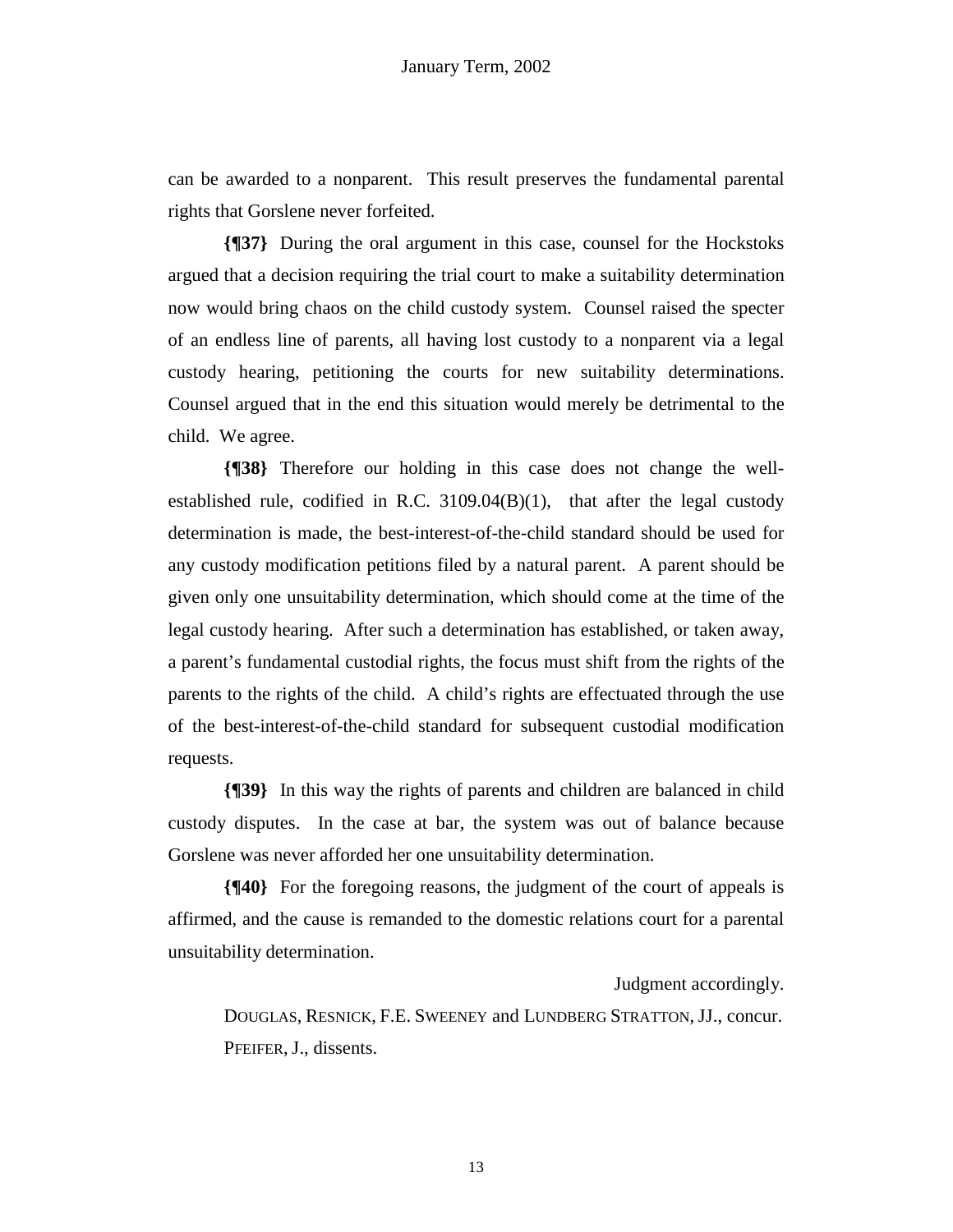\_\_\_\_\_\_\_\_\_\_\_\_\_\_\_\_\_\_

COOK, J., dissents.

# **PFEIFER, J., dissenting.**

**{¶41}** The majority's analysis of legal custody cases between a parent and nonparent is correct. A court should determine the unsuitability of a natural parent before awarding legal custody to a nonparent. In this case, the domestic relations court should have made an unsuitability determination before awarding legal custody to the Hockstoks in its February 4, 1998 order. Gorslene would have the power of the majority's analysis behind her if only she were appealing that order. But she is not. The domestic relations court awarded legal custody to the Hockstoks on February 4, 1998, and Gorslene never appealed. That sets her apart from the parent in *In re Perales* (1977), 52 Ohio St.2d 89, 90, 6 O.O.3d 293, 369 N.E.2d 1047, who was appealing directly from the juvenile court's award of custody to a nonparent based upon "the best interest" of the child. *Perales* remains good law, but it is wholly inapplicable to this case. Since this case concerns Gorslene's attempt to *change*, not appeal, "a prior order of the court making the allocation," R.C. 3109.04 controls. See R.C. 3109.04(B)(1).

**{¶42}** R.C. 3109.04 is not draconian—it does not foreclose Gorslene from ever having custody of her child again. But it does premise her potential custody on the best interest of the child. R.C.  $3109.04(E)(1)(a)$  states that the court "shall not modify" a prior custody decree unless it finds that "a change has occurred in the circumstances of the child [or his] residential parent, \* \* \* and that the modification is necessary to serve the best interest of the child."

**{¶43}** Certainly, as part of that "best interest" determination the court should take into account the elemental nature of the parent-child relationship. The majority points out the constitutionally protected fundamental liberty interest parents have in the care of their children. That interest cannot exist without a similar value being accorded to the child's interest in residing with his or her